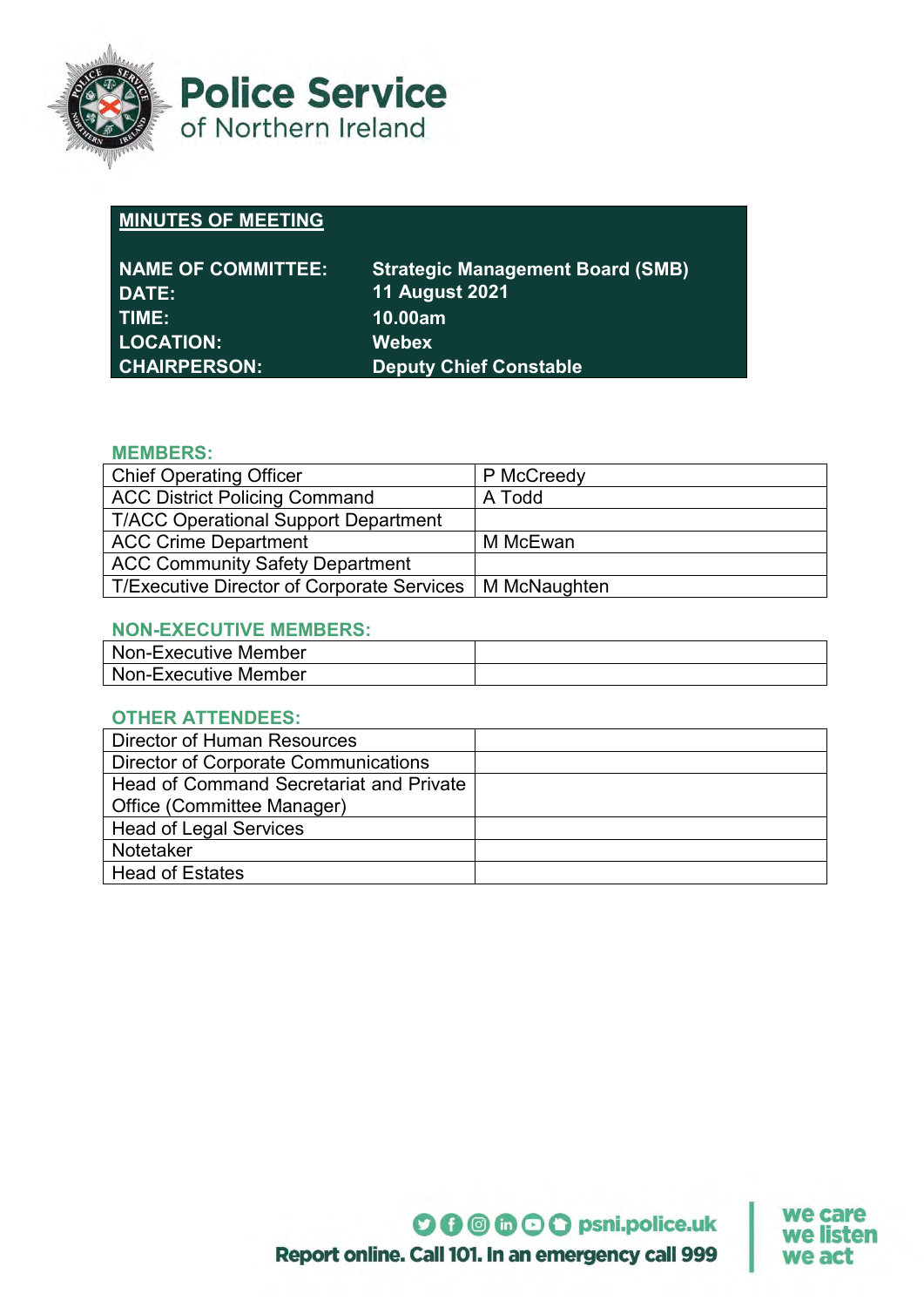## **ACTIONS assigned by the Chair are highlighted in blue text.**

| <b>Item No</b> |                                                                                                                                                                                                                                                                                                                                                                 |
|----------------|-----------------------------------------------------------------------------------------------------------------------------------------------------------------------------------------------------------------------------------------------------------------------------------------------------------------------------------------------------------------|
| 1.0            | 113/21 Welcome and Apologies                                                                                                                                                                                                                                                                                                                                    |
|                | Apologies noted from the Chief Constable, Director of Corporate<br>Communications, Head of Legal Services, T/ACC Operational Support<br>Department and T/ACC Community Safety Department.                                                                                                                                                                       |
| 2.0            | 114/21 Declaration of Conflict of Interest                                                                                                                                                                                                                                                                                                                      |
|                | The Deputy Chief Constable stated that as per decision taken at Service<br>Executive Board on 18 January 2017, in line with good corporate<br>governance practice as set out by the NI Audit Office, members and any<br>persons in attendance were to declare any conflict of interest with any<br>items on the agenda, which would be recorded in the minutes. |
|                | No Declarations of Conflict of Interest were raised.                                                                                                                                                                                                                                                                                                            |
| 3.0            | 115/21 Minutes of Previous meetings                                                                                                                                                                                                                                                                                                                             |
|                | The T/Executive Director of Corporate Services asked for minutes to<br>be updated for agenda item 8, to reflect the three year period.<br>Members noted this change.                                                                                                                                                                                            |
|                | The minutes from the meeting on 14 July 2021 were approved.                                                                                                                                                                                                                                                                                                     |
| 4.0            | 116/21 Actions Arising from previous meetings                                                                                                                                                                                                                                                                                                                   |
|                | The Committee Manager updated members on the progress of the<br>actions. Members agreed on actions to close including Action 21~40 and<br>Action 21~44                                                                                                                                                                                                          |
|                | <b>Action:</b>                                                                                                                                                                                                                                                                                                                                                  |
|                | A briefing on PULSE is to be arranged for all NEM's - Deputy Chief<br><b>Constable.</b>                                                                                                                                                                                                                                                                         |
| 5.0            | 117/21 Highlight Reports for Governance Boards                                                                                                                                                                                                                                                                                                                  |
|                |                                                                                                                                                                                                                                                                                                                                                                 |
|                | The Chief Operating Officer referred to the summary provided from the<br>most recent People & Culture Board which was previously circulated.                                                                                                                                                                                                                    |
|                | The update report was noted.                                                                                                                                                                                                                                                                                                                                    |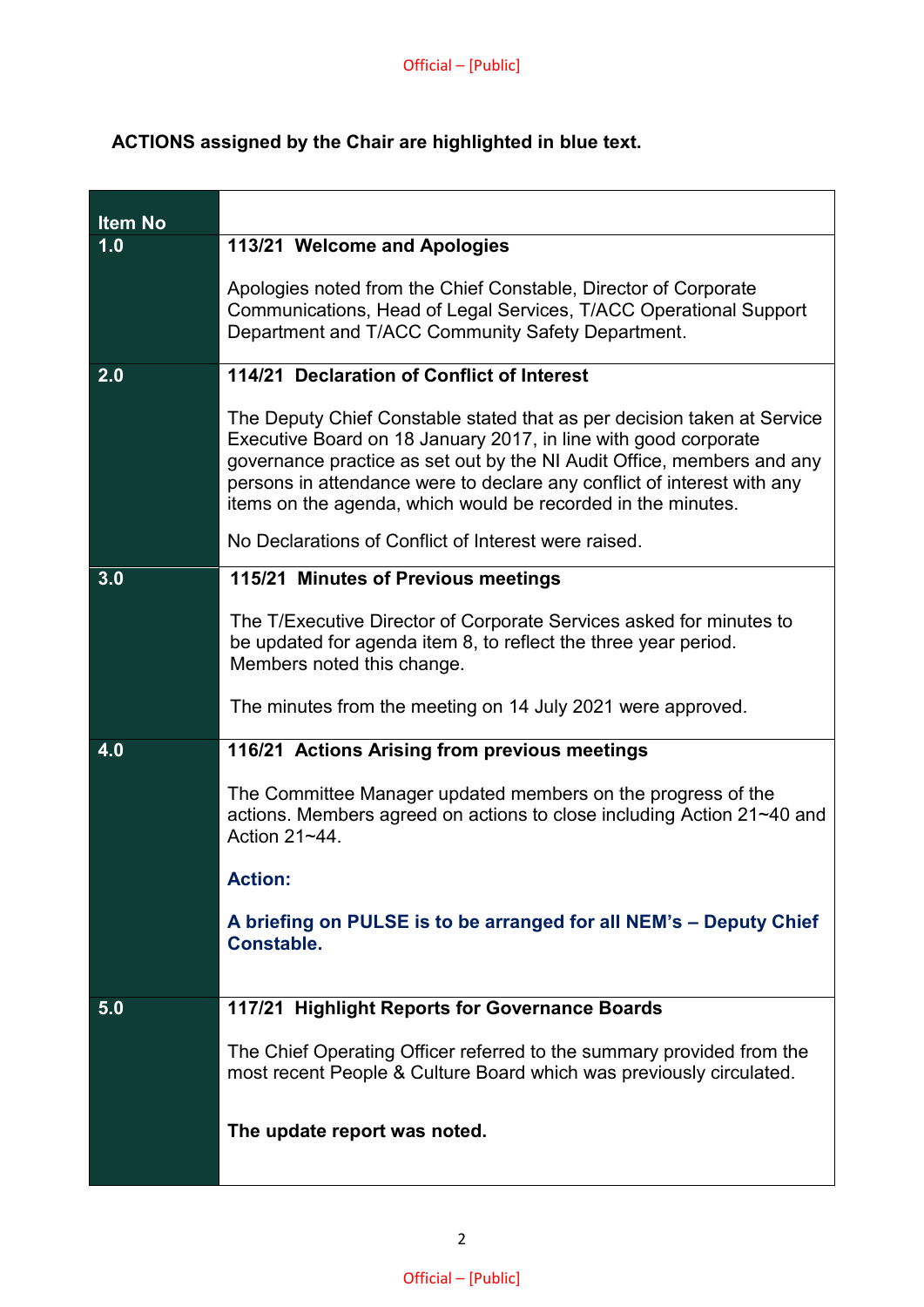#### **6.0 118/21 Corporate Risk Register**

The T/Executive Director of Corporate Services briefed members on the report highlights. Members discussed each risk in turn.

Future Funding (Beyond 2021/2022)

Members discussed the considerable uncertainty around future funding for public services.

## **Decision:**

**Members agreed that the impact risk for Future Funding should be increased to 5.**

#### **Action:**

**Future funding risk rating is to be increased on the Corporate Risk Register – T/Executive Director of Corporate Services**.

#### Mandatory Training

Members noted that a paper on Mandatory Training is expected for September SMB and Mandatory Training risk will also form an agenda item on ARAC in September.

#### Legacy Discovery and Disclosure

Head of Legacy updated members that the Legacy Discovery and Disclosure risk has been reviewed and is being redrafted for consideration at September SMB.

#### Terrorist Attack

Members noted the Terrorist Attack risk.

#### Records Management

Members noted the progress on mitigating the Records Management Risk.

#### Crime Recording

Members noted the Crime Recording risk.

Head of Criminal Justice updated members that there may be a risk within Community Safety Department which would potentially need to be escalated to the Corporate Risk Register.

## **Action:**

**Head of Criminal Justice to provide a brief to T/Executive Director**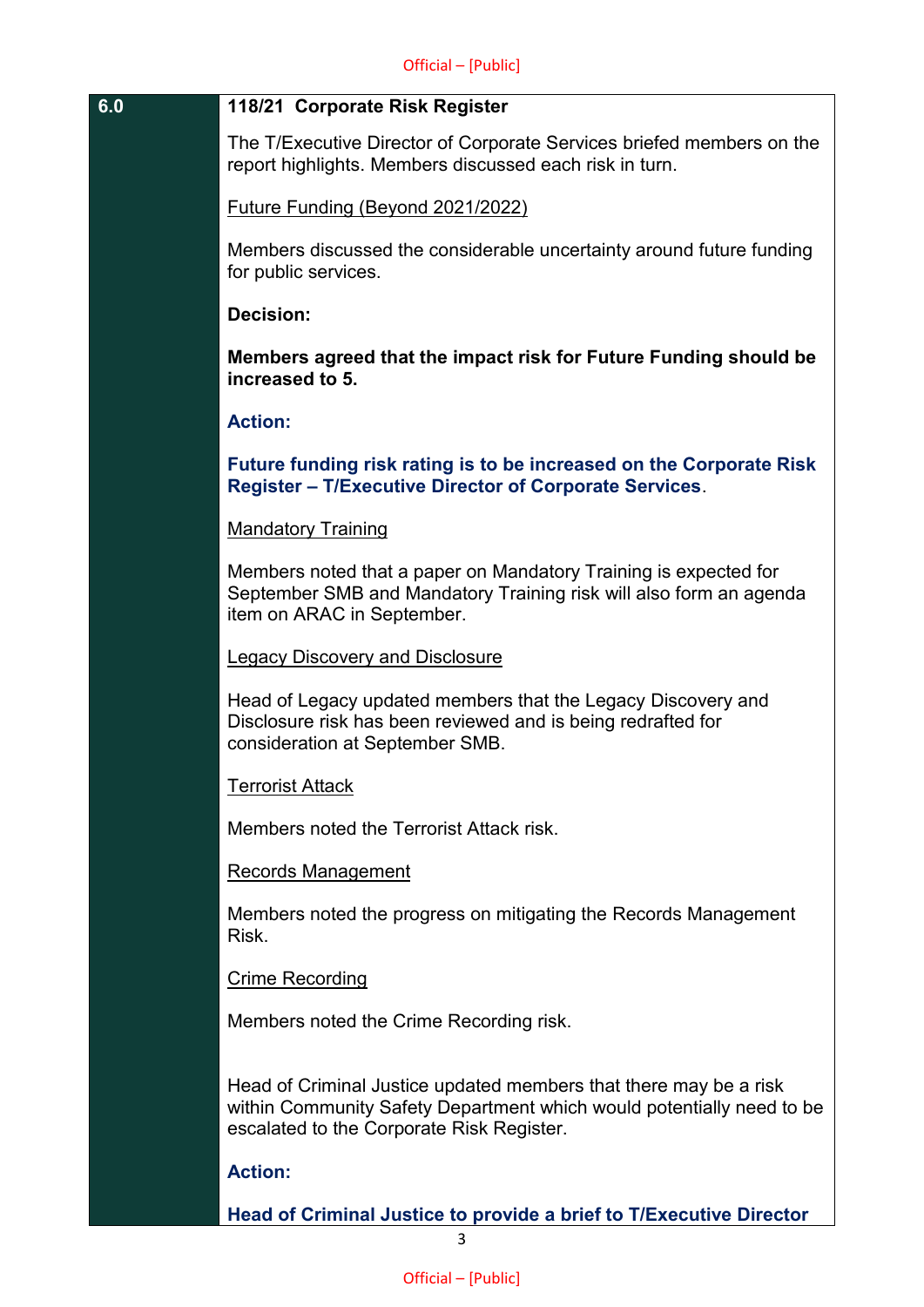|     | of Corporate Services on the Data Quality risk to allow the process<br>to be followed on escalating a departmental risk to Corporate level<br>- T/ACC Community Safety Department.                                                                                                                                                                                                                                                                     |
|-----|--------------------------------------------------------------------------------------------------------------------------------------------------------------------------------------------------------------------------------------------------------------------------------------------------------------------------------------------------------------------------------------------------------------------------------------------------------|
| 7.0 | 119/21 Finance Report                                                                                                                                                                                                                                                                                                                                                                                                                                  |
|     | The T/Executive Director of Corporate Services updated members on<br>financial Position and end of Period 3 (June). Members discussed<br>proposed October Monitoring submission. Members discussed the<br>growing pressure on the overtime budget due to Covid bubbling which<br>will potentially be required through the winter. Members agreed that<br>bubbling within districts was necessary to maintain the workforce<br>required to meet demand. |
|     | <b>Action:</b>                                                                                                                                                                                                                                                                                                                                                                                                                                         |
|     | Overtime costs due to Covid bubbling to be presented separately<br>to reflect the costs of policing during Covid - T/Executive Director<br>of Corporate Services.                                                                                                                                                                                                                                                                                      |
|     | Members noted the report.                                                                                                                                                                                                                                                                                                                                                                                                                              |
|     |                                                                                                                                                                                                                                                                                                                                                                                                                                                        |
| 8.0 | 120/21 Estates Strategy                                                                                                                                                                                                                                                                                                                                                                                                                                |
|     | T/Executive Director of Corporate Services introduced the three main<br>reports – the Estates Strategy, State of the Estate Report and Draft<br><b>Environmental Sustainability Strategy.</b>                                                                                                                                                                                                                                                          |
|     | Members discussed the long-term funding required for the estates<br>transformation. Members also discussed the desire to have an estate<br>that portrays an image supportive of policing with the community and<br>that takes a reasonable approach to exterior security designs.                                                                                                                                                                      |
|     | Members approved the papers.                                                                                                                                                                                                                                                                                                                                                                                                                           |
| 9.0 | 121/21 Critical Incident Policy and Training                                                                                                                                                                                                                                                                                                                                                                                                           |
|     | Head of Legacy updated members on the progress of the revision<br>to the Critical Incident Service Instruction.                                                                                                                                                                                                                                                                                                                                        |
|     | Director of Human Resources asked that consideration is given to<br>include the staff members from within the Senior Teams in the training<br>programme. Members discussed that key partners could also be invited<br>to attend the HYDRA exercise.                                                                                                                                                                                                    |
|     | Members discussed the difference between managing the investigation<br>of the crime to managing the critical incident itself.                                                                                                                                                                                                                                                                                                                          |
|     | <b>Decision:</b>                                                                                                                                                                                                                                                                                                                                                                                                                                       |
|     | Members agreed that Operational Support Department should have                                                                                                                                                                                                                                                                                                                                                                                         |